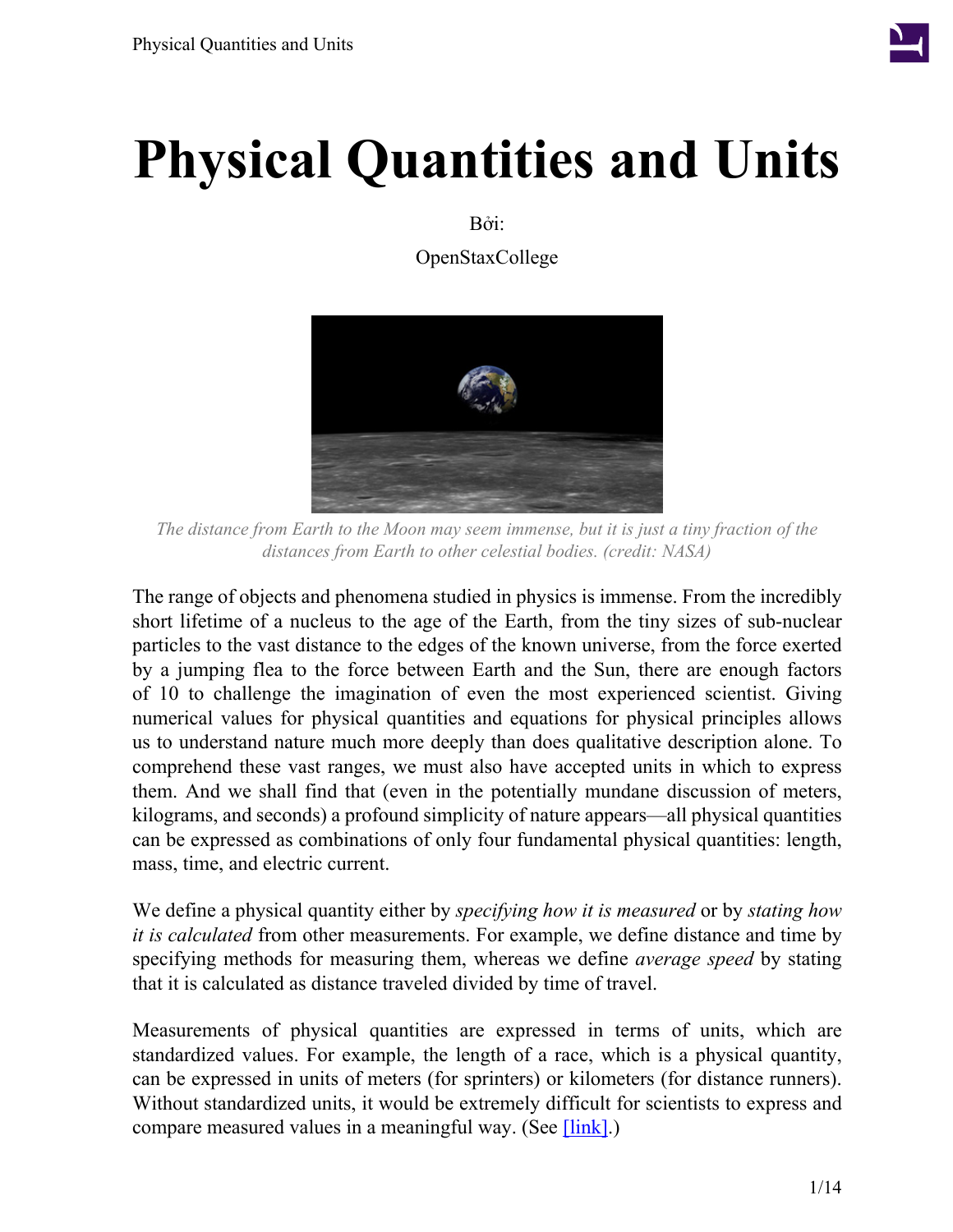<span id="page-1-0"></span>

*Distances given in unknown units are maddeningly useless.*

There are two major systems of units used in the world: SI units (also known as the metric system) and English units (also known as the customary or imperial system). **English units** were historically used in nations once ruled by the British Empire and are still widely used in the United States. Virtually every other country in the world now uses SI units as the standard; the metric system is also the standard system agreed upon by scientists and mathematicians. The acronym "SI" is derived from the French *Système International*.

## **SI Units: Fundamental and Derived Units**

[\[link\]](#page-1-1) gives the fundamental SI units that are used throughout this textbook. This text uses non-SI units in a few applications where they are in very common use, such as the measurement of blood pressure in millimeters of mercury (mm Hg). Whenever non-SI units are discussed, they will be tied to SI units through conversions.

<span id="page-1-1"></span>

| 1 anuannontan di Cinto |                                                                               |      |                         |  |  |  |
|------------------------|-------------------------------------------------------------------------------|------|-------------------------|--|--|--|
| Length                 | Mass                                                                          | Time | <b>Electric Current</b> |  |  |  |
|                        | $\vert$ meter (m) $\vert$ kilogram (kg) $\vert$ second (s) $\vert$ ampere (A) |      |                         |  |  |  |

Fundamental SI Units

It is an intriguing fact that some physical quantities are more fundamental than others and that the most fundamental physical quantities can be defined *only* in terms of the procedure used to measure them. The units in which they are measured are thus called fundamental units. In this textbook, the fundamental physical quantities are taken to be length, mass, time, and electric current. (Note that electric current will not be introduced until much later in this text.) All other physical quantities, such as force and electric charge, can be expressed as algebraic combinations of length, mass, time, and current (for example, speed is length divided by time); these units are called derived units.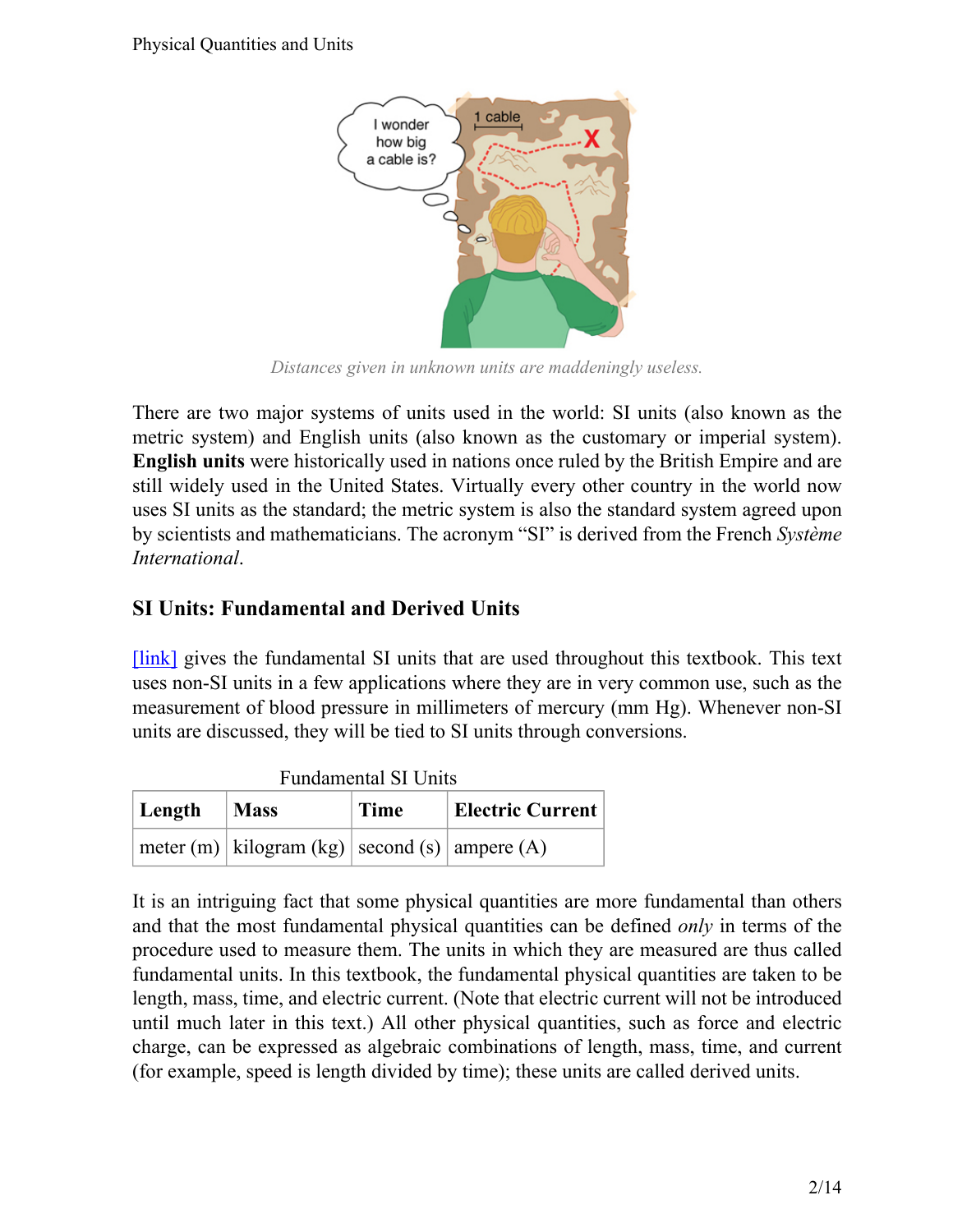## **Units of Time, Length, and Mass: The Second, Meter, and Kilogram**

#### **The Second**

The SI unit for time, the second(abbreviated s), has a long history. For many years it was defined as 1/86,400 of a mean solar day. More recently, a new standard was adopted to gain greater accuracy and to define the second in terms of a non-varying, or constant, physical phenomenon (because the solar day is getting longer due to very gradual slowing of the Earth's rotation). Cesium atoms can be made to vibrate in a very steady way, and these vibrations can be readily observed and counted. In 1967 the second was redefined as the time required for 9,192,631,770 of these vibrations. (See [\[link\].](#page-2-0)) Accuracy in the fundamental units is essential, because all measurements are ultimately expressed in terms of fundamental units and can be no more accurate than are the fundamental units themselves.

<span id="page-2-0"></span>

*An atomic clock such as this one uses the vibrations of cesium atoms to keep time to a precision of better than a microsecond per year. The fundamental unit of time, the second, is based on such clocks. This image is looking down from the top of an atomic fountain nearly 30 feet tall! (credit: Steve Jurvetson/Flickr)*

#### **The Meter**

The SI unit for length is the meter (abbreviated m); its definition has also changed over time to become more accurate and precise. The meter was first defined in 1791 as 1/ 10,000,000 of the distance from the equator to the North Pole. This measurement was improved in 1889 by redefining the meter to be the distance between two engraved lines on a platinum-iridium bar now kept near Paris. By 1960, it had become possible to define the meter even more accurately in terms of the wavelength of light, so it was again redefined as 1,650,763.73 wavelengths of orange light emitted by krypton atoms. In 1983, the meter was given its present definition (partly for greater accuracy) as the distance light travels in a vacuum in 1/299,792,458 of a second. (See [\[link\].](#page-3-0)) This change defines the speed of light to be exactly 299,792,458 meters per second. The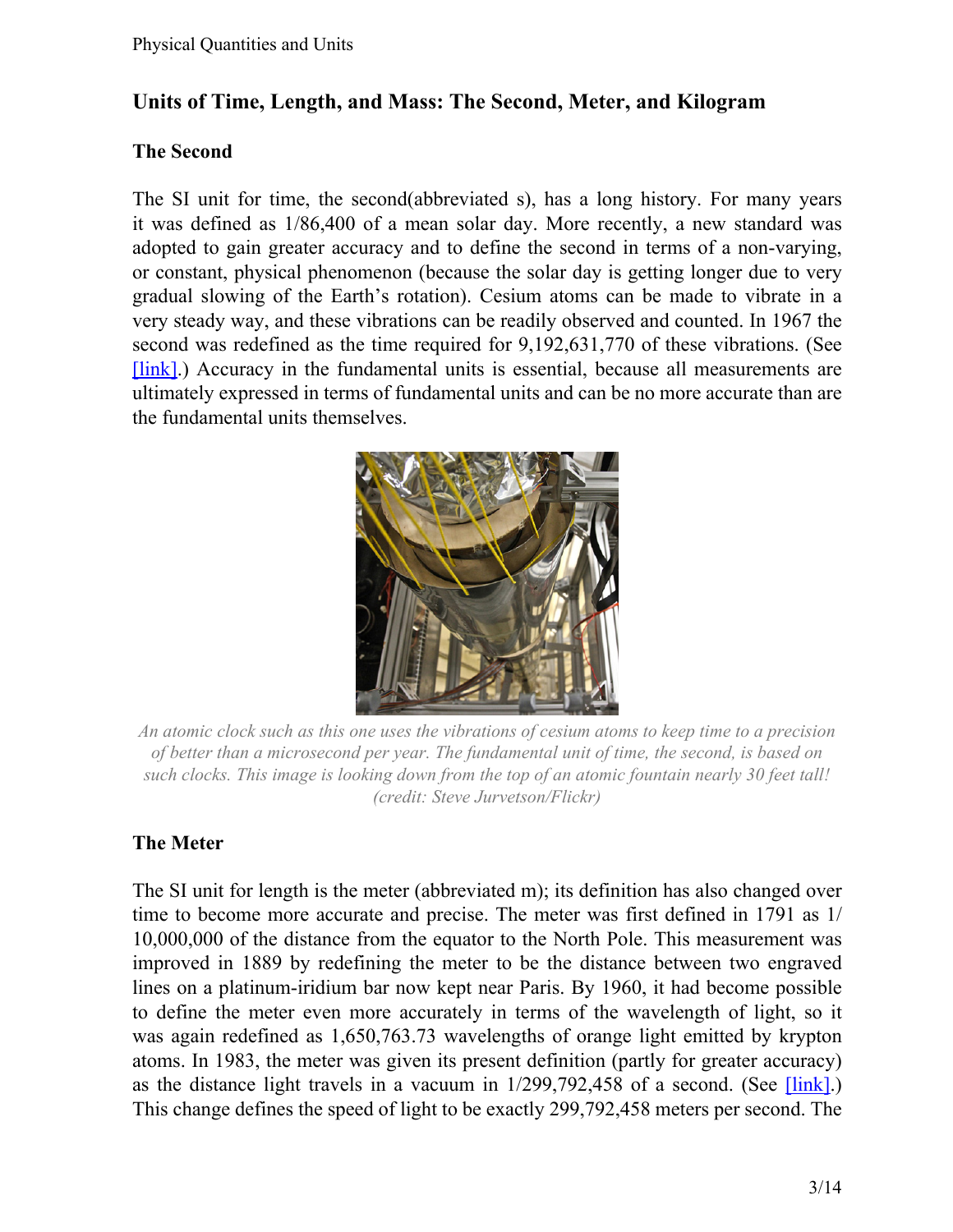length of the meter will change if the speed of light is someday measured with greater accuracy.

#### **The Kilogram**

The SI unit for mass is the kilogram (abbreviated kg); it is defined to be the mass of a platinum-iridium cylinder kept with the old meter standard at the International Bureau of Weights and Measures near Paris. Exact replicas of the standard kilogram are also kept at the United States' National Institute of Standards and Technology, or NIST, located in Gaithersburg, Maryland outside of Washington D.C., and at other locations around the world. The determination of all other masses can be ultimately traced to a comparison with the standard mass.



<span id="page-3-0"></span>*The meter is defined to be the distance light travels in 1/299,792,458 of a second in a vacuum. Distance traveled is speed multiplied by time.*

Electric current and its accompanying unit, the ampere, will be introduced in [Introduction](/m42339) to Electric Current, Resistance, and Ohm's Law when electricity and magnetism are covered. The initial modules in this textbook are concerned with mechanics, fluids, heat, and waves. In these subjects all pertinent physical quantities can be expressed in terms of the fundamental units of length, mass, and time.

# **Metric Prefixes**

SI units are part of the metric system. The metric system is convenient for scientific and engineering calculations because the units are categorized by factors of 10. [\[link\]](#page-4-0) gives metric prefixes and symbols used to denote various factors of 10.

Metric systems have the advantage that conversions of units involve only powers of 10. There are 100 centimeters in a meter, 1000 meters in a kilometer, and so on. In nonmetric systems, such as the system of U.S. customary units, the relationships are not as simple—there are 12 inches in a foot, 5280 feet in a mile, and so on. Another advantage of the metric system is that the same unit can be used over extremely large ranges of values simply by using an appropriate metric prefix. For example, distances in meters are suitable in construction, while distances in kilometers are appropriate for air travel, and the tiny measure of nanometers are convenient in optical design. With the metric system there is no need to invent new units for particular applications.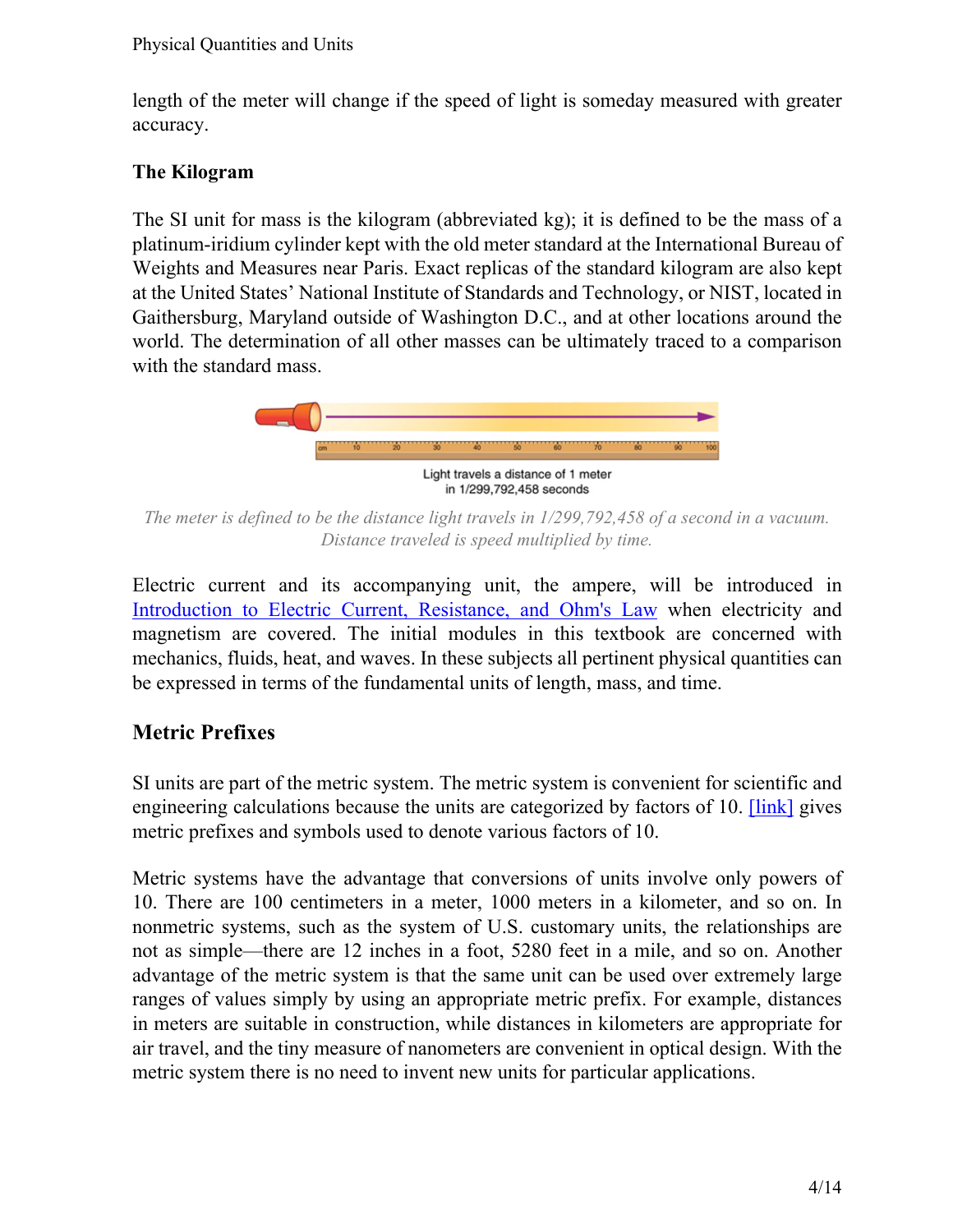The term order of magnitude refers to the scale of a value expressed in the metric system. Each power of 10 in the metric system represents a different order of magnitude. For example,  $10^1$ ,  $10^2$ ,  $10^3$ , and so forth are all different orders of magnitude. All quantities that can be expressed as a product of a specific power of 10 are said to be of the *same* order of magnitude. For example, the number 800 can be written as  $8 \times 10^2$ , and the number 450 can be written as  $4.5 \times 10^2$ . Thus, the numbers 800 and 450 are of the same order of magnitude:  $10^2$ . Order of magnitude can be thought of as a ballpark estimate for the scale of a value. The diameter of an atom is on the order of  $10^{-9}$  m, while the diameter of the Sun is on the order of  $10^9$  m.

#### The Quest for Microscopic Standards for Basic Units

The fundamental units described in this chapter are those that produce the greatest accuracy and precision in measurement. There is a sense among physicists that, because there is an underlying microscopic substructure to matter, it would be most satisfying to base our standards of measurement on microscopic objects and fundamental physical phenomena such as the speed of light. A microscopic standard has been accomplished for the standard of time, which is based on the oscillations of the cesium atom.

The standard for length was once based on the wavelength of light (a small-scale length) emitted by a certain type of atom, but it has been supplanted by the more precise measurement of the speed of light. If it becomes possible to measure the mass of atoms or a particular arrangement of atoms such as a silicon sphere to greater precision than the kilogram standard, it may become possible to base mass measurements on the small scale. There are also possibilities that electrical phenomena on the small scale may someday allow us to base a unit of charge on the charge of electrons and protons, but at present current and charge are related to large-scale currents and forces between wires.

<span id="page-4-0"></span>

| Prefix | Symbol | Value<br>See Appendix A for<br>a discussion of<br>powers of 10. | Example<br>(some are<br>approximate) |    |             |                                           |
|--------|--------|-----------------------------------------------------------------|--------------------------------------|----|-------------|-------------------------------------------|
| exa    | E      | $10^{18}$                                                       | exameter                             | Em | $10^{18}$ m | distance light<br>travels in a<br>century |
| peta   | P      | $10^{15}$                                                       | petasecond                           | Ps | $10^{15}$ s | 30 million<br>years                       |
| tera   | T      | $10^{12}$                                                       | terawatt                             | TW | $10^{12}$ W | powerful<br>laser output                  |

#### Metric Prefixes for Powers of 10 and their Symbols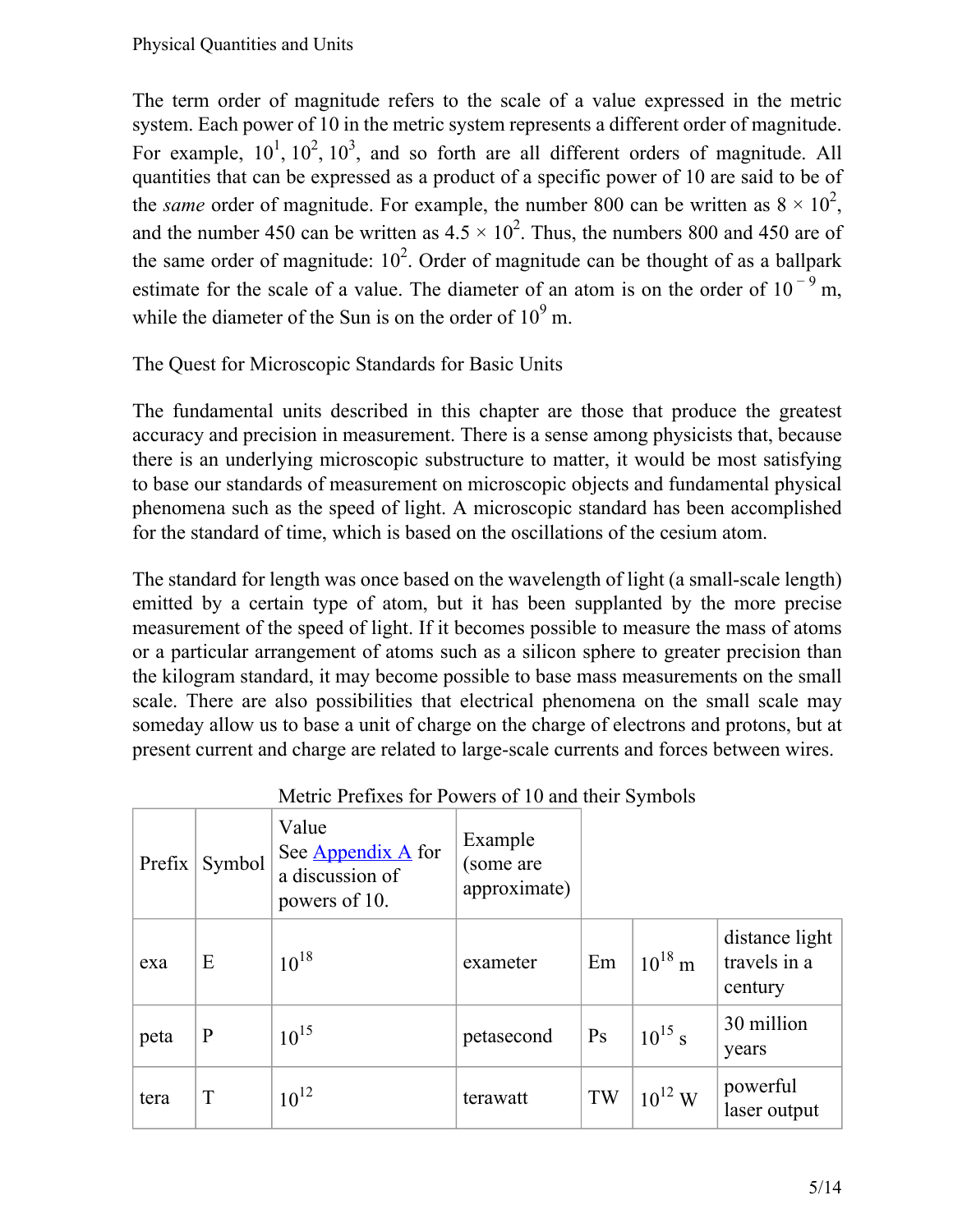| Prefix | Symbol           | Value<br>See Appendix A for<br>a discussion of<br>powers of 10. | Example<br>(some are<br>approximate) |          |              |                                  |
|--------|------------------|-----------------------------------------------------------------|--------------------------------------|----------|--------------|----------------------------------|
| giga   | G                | 10 <sup>9</sup>                                                 | gigahertz                            | GHz      | $10^9$ Hz    | a microwave<br>frequency         |
| mega   | M                | 10 <sup>6</sup>                                                 | megacurie                            | MCi      | $10^6$ Ci    | high<br>radioactivity            |
| kilo   | $\mathbf k$      | 10 <sup>3</sup>                                                 | kilometer                            | km       | $10^3$ m     | about $6/10$<br>mile             |
| hecto  | $\mathbf{h}$     | 10 <sup>2</sup>                                                 | hectoliter                           | hL       | $10^2$ L     | 26 gallons                       |
| deka   | da               | 10 <sup>1</sup>                                                 | dekagram                             | dag      | $10^1$ g     | teaspoon of<br>butter            |
|        |                  | 10 <sup>0</sup><br>$(=1)$                                       |                                      |          |              |                                  |
| deci   | d                | $10^{-1}$                                                       | deciliter                            | dL       | $10^{-1}$ L  | less than half<br>a soda         |
| centi  | $\mathbf{C}$     | $10^{-2}$                                                       | centimeter                           | $\rm cm$ | $10^{-2}$ m  | fingertip<br>thickness           |
| milli  | m                | $10^{-3}$                                                       | millimeter                           | mm       | $10^{-3}$ m  | flea at its<br>shoulders         |
| micro  | $\mu$            | $10^{-6}$                                                       | micrometer                           | $\mu$ m  | $10^{-6}$ m  | detail in<br>microscope          |
| nano   | $\mathbf n$      | $10^{-9}$                                                       | nanogram                             | ng       | $10^{-9}$ g  | small speck<br>of dust           |
| pico   | p                | $10^{-12}$                                                      | picofarad                            | pF       | $10^{-12}$ F | small<br>capacitor in<br>radio   |
| femto  | $\boldsymbol{f}$ | $10^{-15}$                                                      | femtometer                           | fm       | $10^{-15}$ m | size of a<br>proton              |
| atto   | $\rm{a}$         | $10^{-18}$                                                      | attosecond                           | as       | $10^{-18}$ s | time light<br>crosses an<br>atom |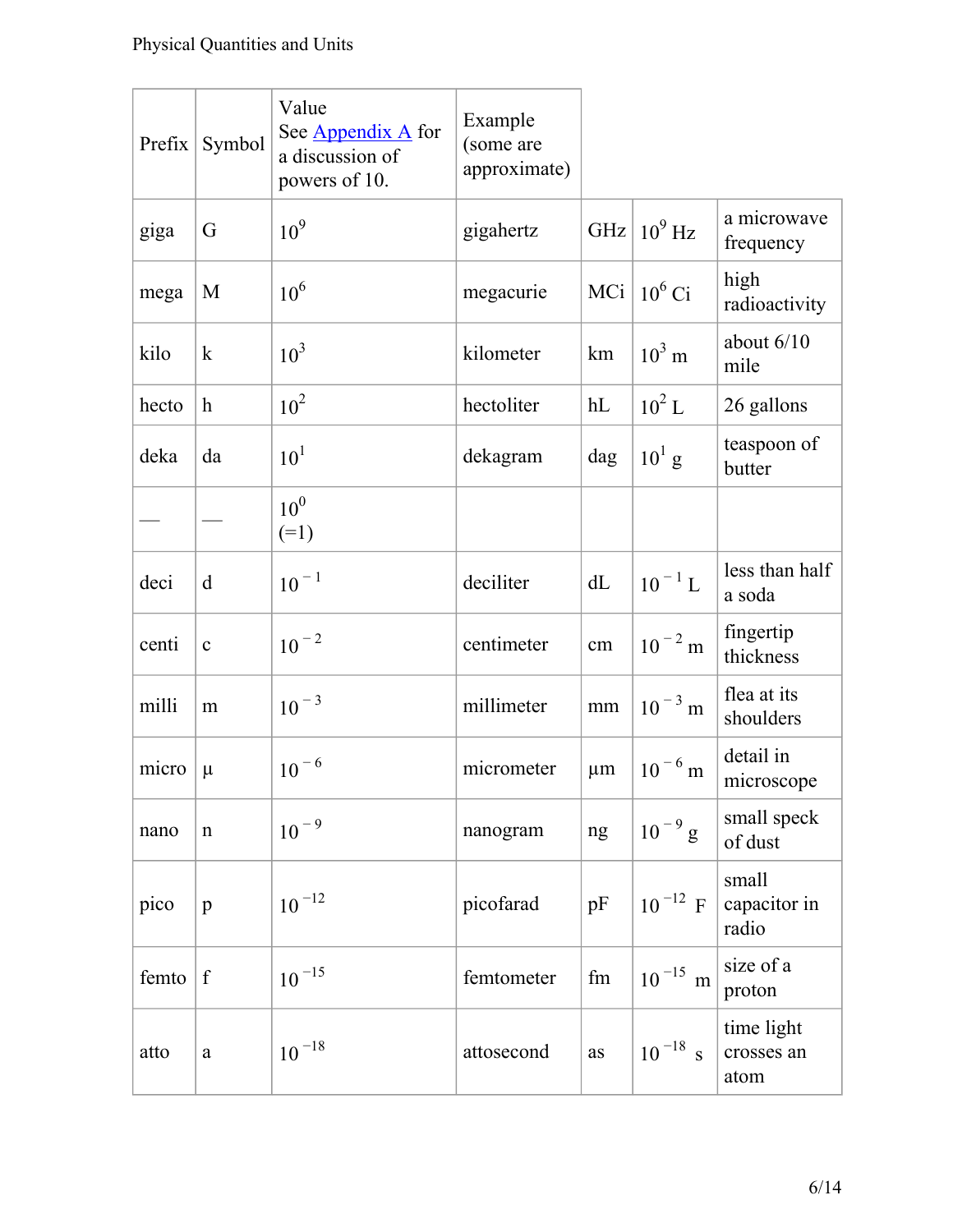## **Known Ranges of Length, Mass, and Time**

<span id="page-6-0"></span>The vastness of the universe and the breadth over which physics applies are illustrated by the wide range of examples of known lengths, masses, and times in [\[link\].](#page-7-0) Examination of this table will give you some feeling for the range of possible topics and numerical values. (See [\[link\]](#page-6-1) and [link].)



<span id="page-6-1"></span>*Tiny phytoplankton swims among crystals of ice in the Antarctic Sea. They range from a few micrometers to as much as 2 millimeters in length. (credit: Prof. Gordon T. Taylor, Stony Brook*



*Galaxies collide 2.4 billion light years away from Earth. The tremendous range of observable phenomena in nature challenges the imagination. (credit: NASA/CXC/UVic./A. Mahdavi et al. Optical/lensing: CFHT/UVic./H. Hoekstra et al.)*

## **Unit Conversion and Dimensional Analysis**

It is often necessary to convert from one type of unit to another. For example, if you are reading a European cookbook, some quantities may be expressed in units of liters and you need to convert them to cups. Or, perhaps you are reading walking directions from one location to another and you are interested in how many miles you will be walking. In this case, you will need to convert units of feet to miles.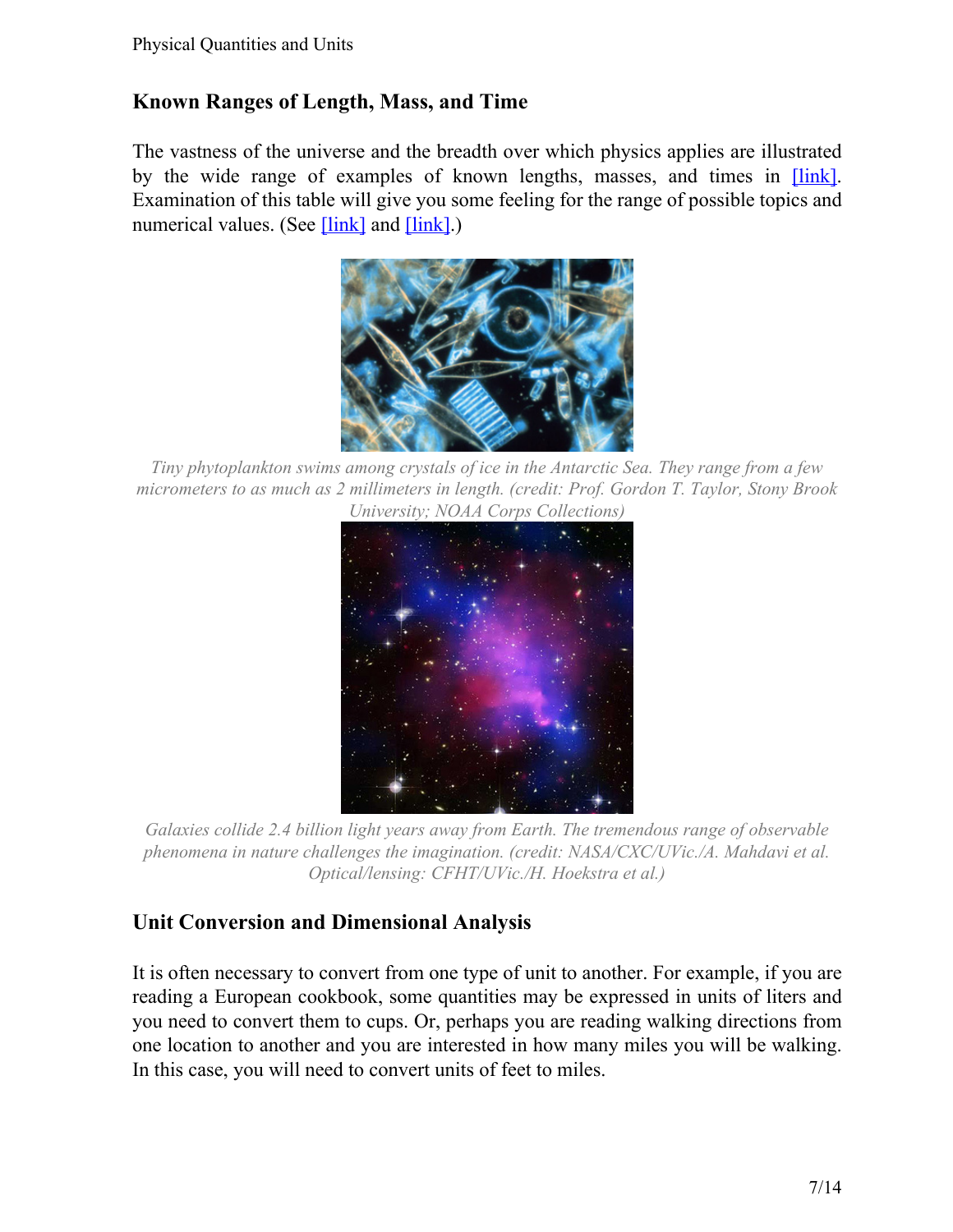Let us consider a simple example of how to convert units. Let us say that we want to convert 80 meters (m) to kilometers (km).

The first thing to do is to list the units that you have and the units that you want to convert to. In this case, we have units in *meters* and we want to convert to *kilometers*.

Next, we need to determine a conversion factor relating meters to kilometers. A conversion factor is a ratio expressing how many of one unit are equal to another unit. For example, there are 12 inches in 1 foot, 100 centimeters in 1 meter, 60 seconds in 1 minute, and so on. In this case, we know that there are 1,000 meters in 1 kilometer.

Now we can set up our unit conversion. We will write the units that we have and then multiply them by the conversion factor so that the units cancel out, as shown:

 $80 \text{m} \times \frac{1 \text{ km}}{1000 \text{ m}}$  $\frac{1 \text{ km}}{1000 \mu}$  = 0.080 km.

Note that the unwanted m unit cancels, leaving only the desired km unit. You can use this method to convert between any types of unit.

Click *[\[link\]](/m42720)* for a more complete list of conversion factors.

<span id="page-7-0"></span>

| Lengths<br>in<br>meters | Masses in<br>kilograms (more<br>precise values in<br>parentheses)    | Times in<br>seconds<br>(more precise)<br>values in<br>parentheses) |                                                               |            |                                                     |
|-------------------------|----------------------------------------------------------------------|--------------------------------------------------------------------|---------------------------------------------------------------|------------|-----------------------------------------------------|
| $10^{-18}$              | Present<br>experimental<br>limit to smallest<br>observable<br>detail | $10^{-30}$                                                         | Mass of an<br>electron<br>$(9.11 \times 10^{-31} \text{ kg})$ | $10^{-23}$ | Time for<br>light to cross<br>a proton              |
| $10^{-15}$              | Diameter of a<br>proton                                              | $10^{-27}$                                                         | Mass of a<br>hydrogen atom<br>$(1.67 \times 10^{-27})$<br>kg) | $10^{-22}$ | Mean life of<br>an extremely<br>unstable<br>nucleus |
| $10^{-14}$              | Diameter of a<br>uranium nucleus                                     | $10^{-15}$                                                         | Mass of a<br>bacterium                                        | $10^{-15}$ | Time for one<br>oscillation of<br>visible light     |

Approximate Values of Length, Mass, and Time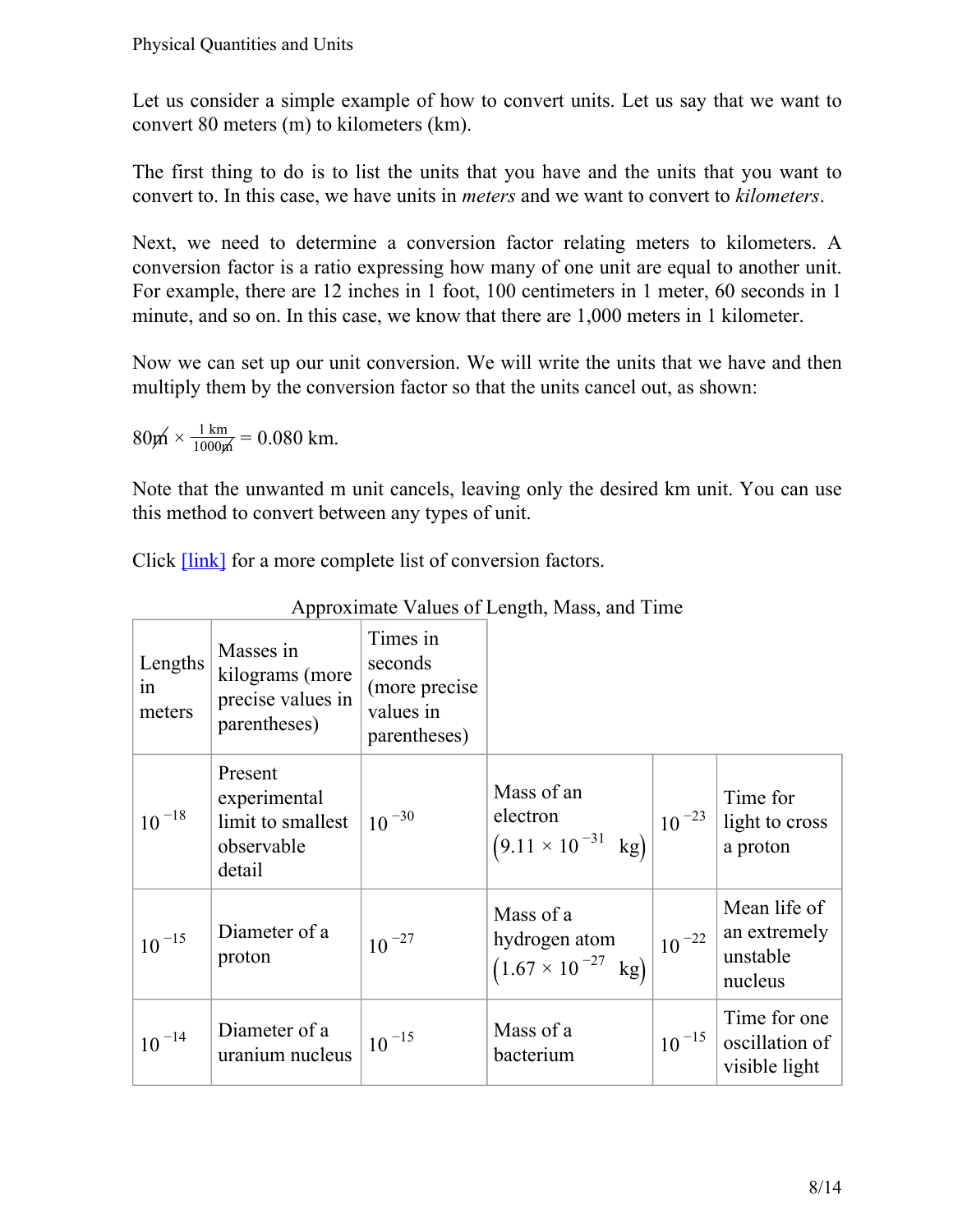| Lengths<br>in<br>meters | Masses in<br>kilograms (more<br>precise values in<br>parentheses) | Times in<br>seconds<br>(more precise)<br>values in<br>parentheses) |                                                         |                 |                                                       |
|-------------------------|-------------------------------------------------------------------|--------------------------------------------------------------------|---------------------------------------------------------|-----------------|-------------------------------------------------------|
| $10^{\,-10}$            | Diameter of a<br>hydrogen atom                                    | $10^{-5}$                                                          | Mass of a<br>mosquito                                   | $10^{-13}$      | Time for one<br>vibration of<br>an atom in a<br>solid |
| $10^{-8}$               | Thickness of<br>membranes in<br>cells of living<br>organisms      | $10^{-2}$                                                          | Mass of a<br>hummingbird                                | $10^{-8}$       | Time for one<br>oscillation of<br>an FM radio<br>wave |
| $10^{-6}$               | Wavelength of<br>visible light                                    | $\mathbf{1}$                                                       | Mass of a liter of<br>water (about a<br>quart)          | $10^{-3}$       | Duration of a<br>nerve<br>impulse                     |
| $10^{-3}$               | Size of a grain<br>of sand                                        | 10 <sup>2</sup>                                                    | Mass of a person                                        | $\mathbf{1}$    | Time for one<br>heartbeat                             |
| $\mathbf{1}$            | Height of a<br>4-year-old child                                   | 10 <sup>3</sup>                                                    | Mass of a car                                           | 10 <sup>5</sup> | One day<br>$(8.64 \times 10^4 \text{ s})$             |
| 10 <sup>2</sup>         | Length of a<br>football field                                     | 10 <sup>8</sup>                                                    | Mass of a large<br>ship                                 | 10 <sup>7</sup> | One year $(y)$<br>$(3.16 \times 10^7 \text{ s})$      |
| 10 <sup>4</sup>         | Greatest ocean<br>depth                                           | $10^{12}\,$                                                        | Mass of a large<br>iceberg                              | $10^9$          | About half<br>the life<br>expectancy<br>of a human    |
| 10 <sup>7</sup>         | Diameter of the<br>Earth                                          | $10^{15}$                                                          | Mass of the<br>nucleus of a comet                       | $10^{11}$       | Recorded<br>history                                   |
| $10^{11}$               | Distance from<br>the Earth to the<br>Sun                          | $10^{23}$                                                          | Mass of the Moon<br>$(7.35 \times 10^{22} \text{ kg})$  | $10^{17}$       | Age of the<br>Earth                                   |
| $10^{16}$               | Distance<br>traveled by light<br>in 1 year (a light<br>year)      | $10^{25}$                                                          | Mass of the Earth<br>$(5.97 \times 10^{24} \text{ kg})$ | $10^{18}$       | Age of the<br>universe                                |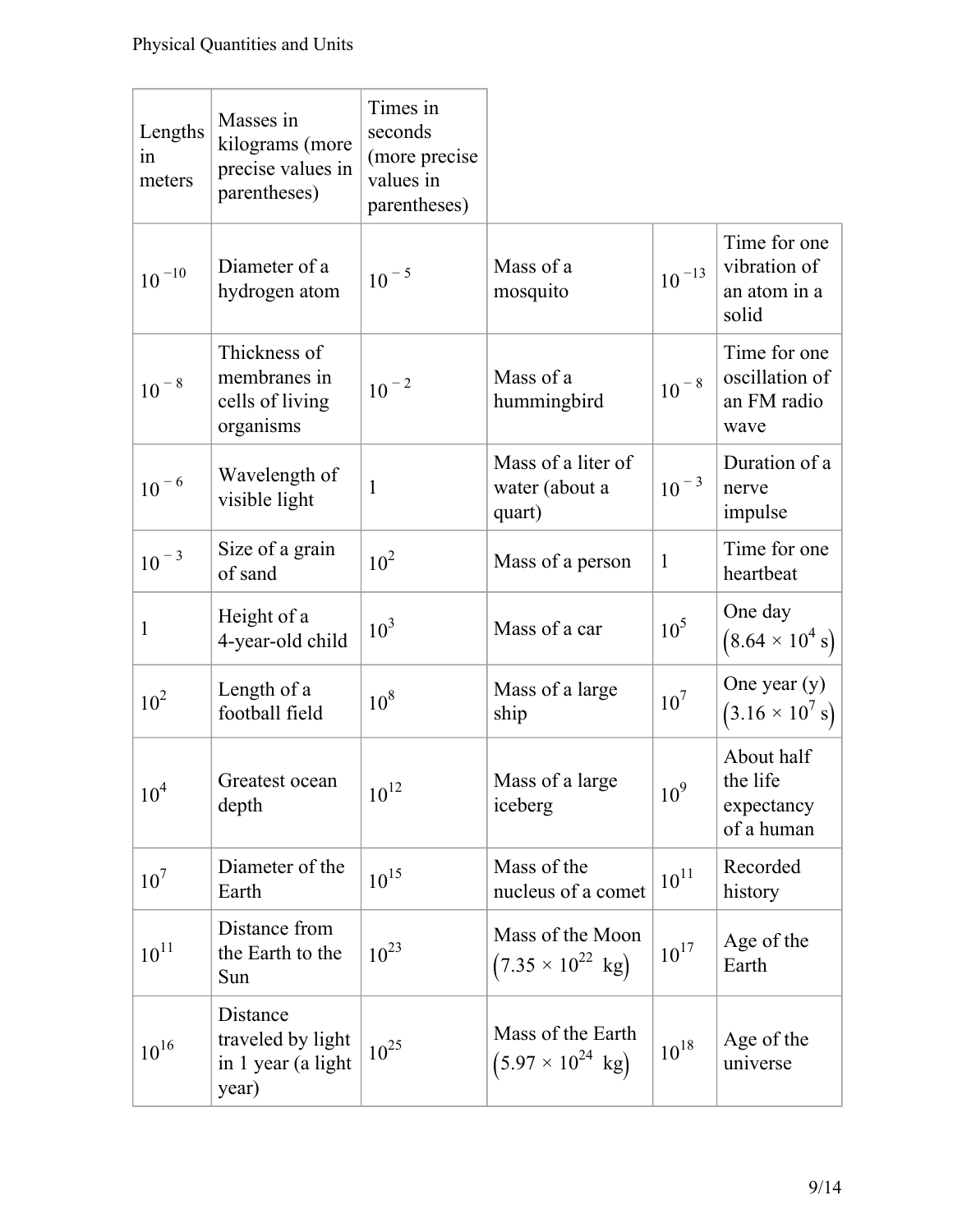| Lengths<br>1n<br>meters | Masses in<br>kilograms (more<br>precise values in<br>parentheses)           | Times in<br>seconds<br>(more precise)<br>values in<br>parentheses) |                                                             |  |
|-------------------------|-----------------------------------------------------------------------------|--------------------------------------------------------------------|-------------------------------------------------------------|--|
| $10^{21}$               | Diameter of the<br>Milky Way<br>galaxy                                      | $10^{30}$                                                          | Mass of the Sun<br>$(1.99 \times 10^{30} \text{ kg})$       |  |
| $10^{22}$               | Distance from<br>the Earth to the<br>nearest large<br>galaxy<br>(Andromeda) | $10^{42}$                                                          | Mass of the Milky<br>Way galaxy<br>(current upper<br>limit) |  |
| $10^{26}$               | Distance from<br>the Earth to the<br>edges of the<br>known universe         | $10^{53}$                                                          | Mass of the<br>known universe<br>(current upper)<br>limit)  |  |

Unit Conversions: A Short Drive Home

Suppose that you drive the 10.0 km from your university to home in 20.0 min. Calculate your average speed (a) in kilometers per hour (km/h) and (b) in meters per second (m/ s). (Note: Average speed is distance traveled divided by time of travel.)

#### **Strategy**

First we calculate the average speed using the given units. Then we can get the average speed into the desired units by picking the correct conversion factor and multiplying by it. The correct conversion factor is the one that cancels the unwanted unit and leaves the desired unit in its place.

#### **Solution for (a)**

(1) Calculate average speed. Average speed is distance traveled divided by time of travel. (Take this definition as a given for now—average speed and other motion concepts will be covered in a later module.) In equation form,

average speed  $=\frac{\text{distance}}{\text{time}}$ .

(2) Substitute the given values for distance and time.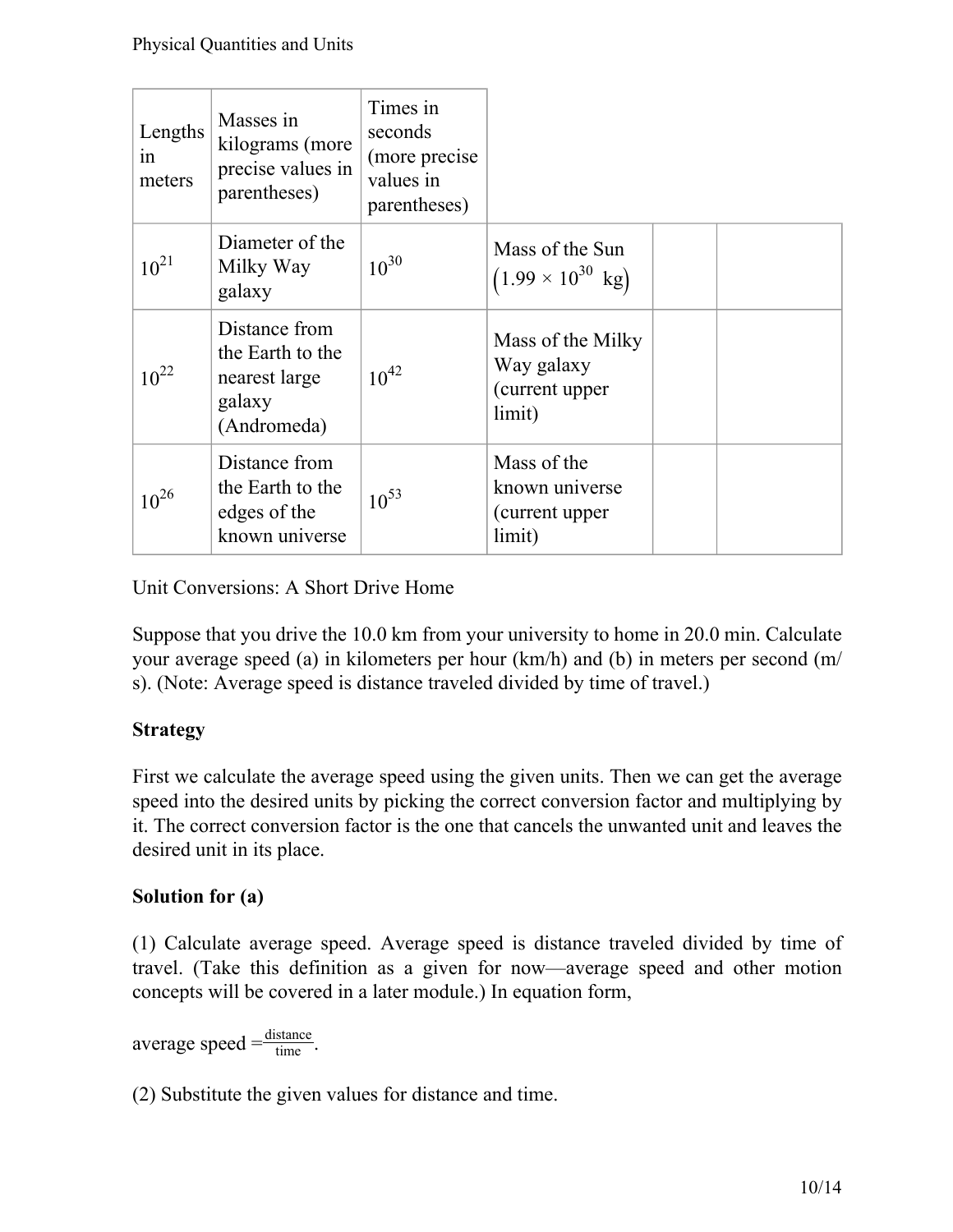Physical Quantities and Units

average speed  $\frac{10.0 \text{ km}}{20.0 \text{ min}} = 0.500 \frac{\text{ km}}{\text{min}}$ .

(3) Convert km/min to km/h: multiply by the conversion factor that will cancel minutes and leave hours. That conversion factor is 60 min/hr. Thus,

average speed =  $0.500 \frac{\text{km}}{\text{min}} \times \frac{60 \text{ min}}{1 \text{ h}}$  $\frac{1 \text{ min}}{1 \text{ h}} = 30.0 \frac{\text{ km}}{\text{h}}$  $\frac{\text{m}}{\text{h}}$ .

#### **Discussion for (a)**

To check your answer, consider the following:

(1) Be sure that you have properly cancelled the units in the unit conversion. If you have written the unit conversion factor upside down, the units will not cancel properly in the equation. If you accidentally get the ratio upside down, then the units will not cancel; rather, they will give you the wrong units as follows:

 $\frac{\text{km}}{\text{min}} \times \frac{1 \text{ hr}}{60 \text{ min}} = \frac{1}{60}$ 60 km⋅hr  $\frac{\text{min}^2}{\text{min}^2}$ ,

which are obviously not the desired units of km/h.

(2) Check that the units of the final answer are the desired units. The problem asked us to solve for average speed in units of km/h and we have indeed obtained these units.

(3) Check the significant figures. Because each of the values given in the problem has three significant figures, the answer should also have three significant figures. The answer 30.0 km/hr does indeed have three significant figures, so this is appropriate. Note that the significant figures in the conversion factor are not relevant because an hour is *defined* to be 60 minutes, so the precision of the conversion factor is perfect.

(4) Next, check whether the answer is reasonable. Let us consider some information from the problem—if you travel 10 km in a third of an hour (20 min), you would travel three times that far in an hour. The answer does seem reasonable.

#### **Solution for (b)**

There are several ways to convert the average speed into meters per second.

(1) Start with the answer to (a) and convert km/h to m/s. Two conversion factors are needed—one to convert hours to seconds, and another to convert kilometers to meters.

(2) Multiplying by these yields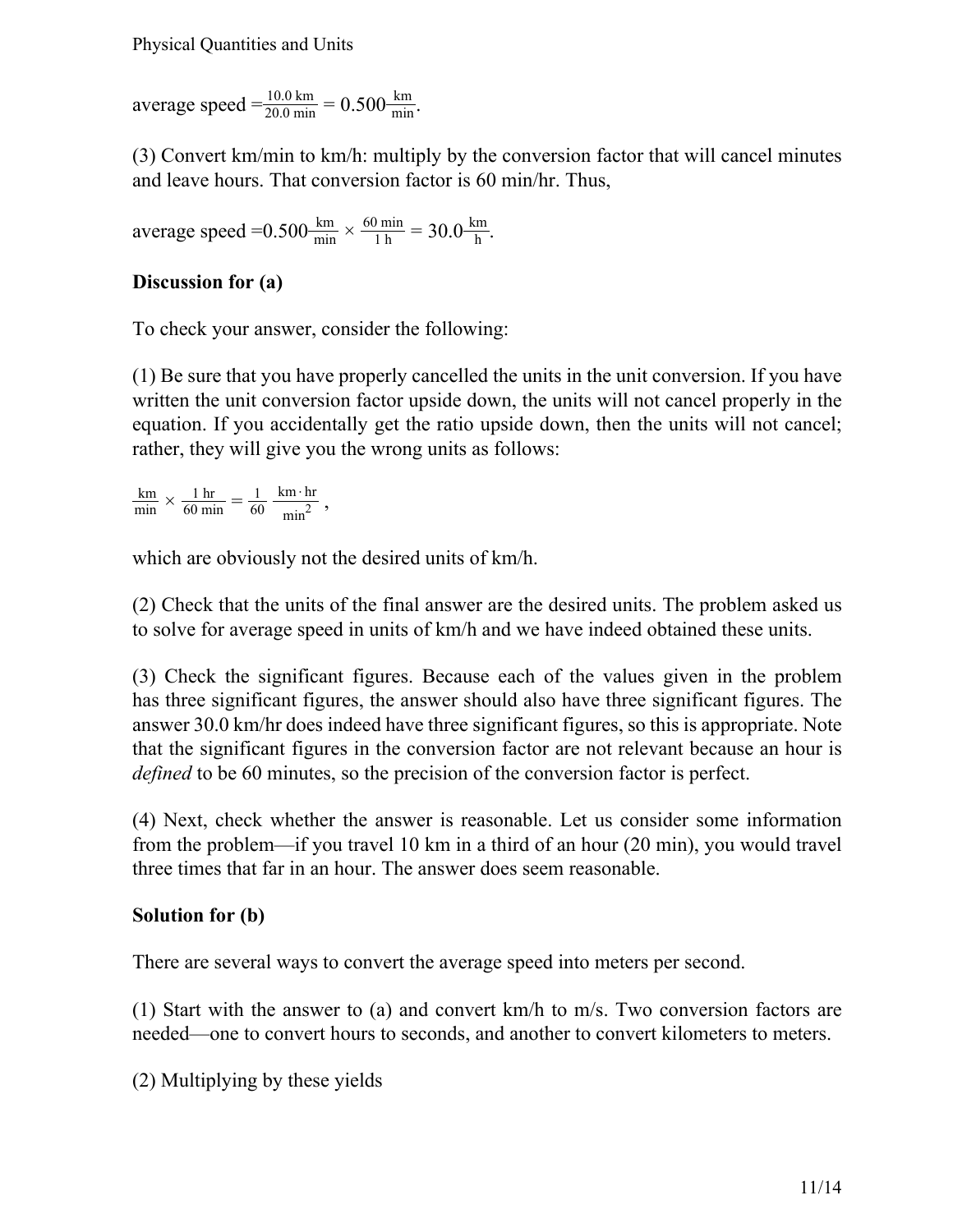Average speed =30 .0 $\frac{\text{km}}{\text{h}}$  $\frac{\text{m}}{\text{h}} \times \frac{1 \text{ h}}{3,600 \text{ s}} \times \frac{1,000 \text{ m}}{1 \text{ km}},$ Average speed =  $8.33 \frac{\text{m}}{\text{s}}$ .

#### **Discussion for (b)**

If we had started with 0.500 km/min, we would have needed different conversion factors, but the answer would have been the same: 8.33 m/s.

You may have noted that the answers in the worked example just covered were given to three digits. Why? When do you need to be concerned about the number of digits in something you calculate? Why not write down all the digits your calculator produces? The module Accuracy, Precision, and [Significant](/m42120) Figures will help you answer these questions.

#### Nonstandard Units

While there are numerous types of units that we are all familiar with, there are others that are much more obscure. For example, a **firkin** is a unit of volume that was once used to measure beer. One firkin equals about 34 liters. To learn more about nonstandard units, use a dictionary or encyclopedia to research different "weights and measures." Take note of any unusual units, such as a barleycorn, that are not listed in the text. Think about how the unit is defined and state its relationship to SI units.

#### Check Your Understanding

Some hummingbirds beat their wings more than 50 times per second. A scientist is measuring the time it takes for a hummingbird to beat its wings once. Which fundamental unit should the scientist use to describe the measurement? Which factor of 10 is the scientist likely to use to describe the motion precisely? Identify the metric prefix that corresponds to this factor of 10.

The scientist will measure the time between each movement using the fundamental unit of seconds. Because the wings beat so fast, the scientist will probably need to measure in milliseconds, or  $10^{-3}$  seconds. (50 beats per second corresponds to 20 milliseconds per beat.)

#### Check Your Understanding

One cubic centimeter is equal to one milliliter. What does this tell you about the different units in the SI metric system?

The fundamental unit of length (meter) is probably used to create the derived unit of volume (liter). The measure of a milliliter is dependent on the measure of a centimeter.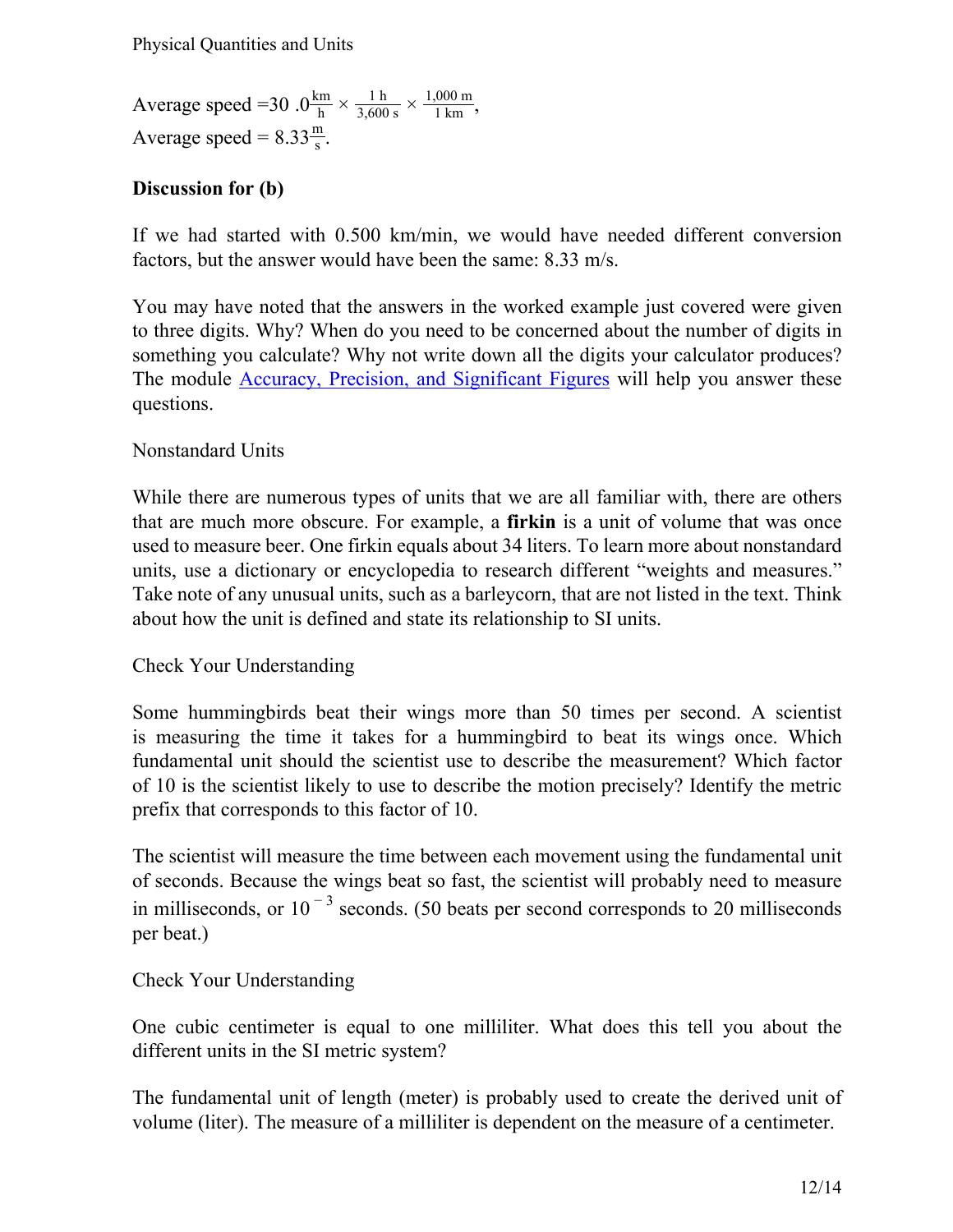# **Summary**

- Physical quantities are a characteristic or property of an object that can be measured or calculated from other measurements.
- Units are standards for expressing and comparing the measurement of physical quantities. All units can be expressed as combinations of four fundamental units.
- The four fundamental units we will use in this text are the meter (for length), the kilogram (for mass), the second (for time), and the ampere (for electric current). These units are part of the metric system, which uses powers of 10 to relate quantities over the vast ranges encountered in nature.
- The four fundamental units are abbreviated as follows: meter, m; kilogram, kg; second, s; and ampere, A. The metric system also uses a standard set of prefixes to denote each order of magnitude greater than or lesser than the fundamental unit itself.
- Unit conversions involve changing a value expressed in one type of unit to another type of unit. This is done by using conversion factors, which are ratios relating equal quantities of different units.

# **Conceptual Questions**

Identify some advantages of metric units.

# **Problems & Exercises**

The speed limit on some interstate highways is roughly 100 km/h. (a) What is this in meters per second? (b) How many miles per hour is this?

1. 27.8 m/s 2. 62.1 mph

A car is traveling at a speed of 33 m/s. (a) What is its speed in kilometers per hour? (b) Is it exceeding the 90 km/h speed limit?

Show that  $1.0 \text{ m/s} = 3.6 \text{ km/h}$ . Hint: Show the explicit steps involved in converting  $1.0 \text{ m/s} = 3.6 \text{ km/h}.$ 

$$
\frac{1.0 \text{ m}}{\text{s}} = \frac{1.0 \text{ m}}{\text{s}} \times \frac{3600 \text{ s}}{1 \text{ hr}} \times \frac{1 \text{ km}}{1000 \text{ m}}
$$

 $= 3.6$  km/h.

American football is played on a 100-yd-long field, excluding the end zones. How long is the field in meters? (Assume that 1 meter equals 3.281 feet.)